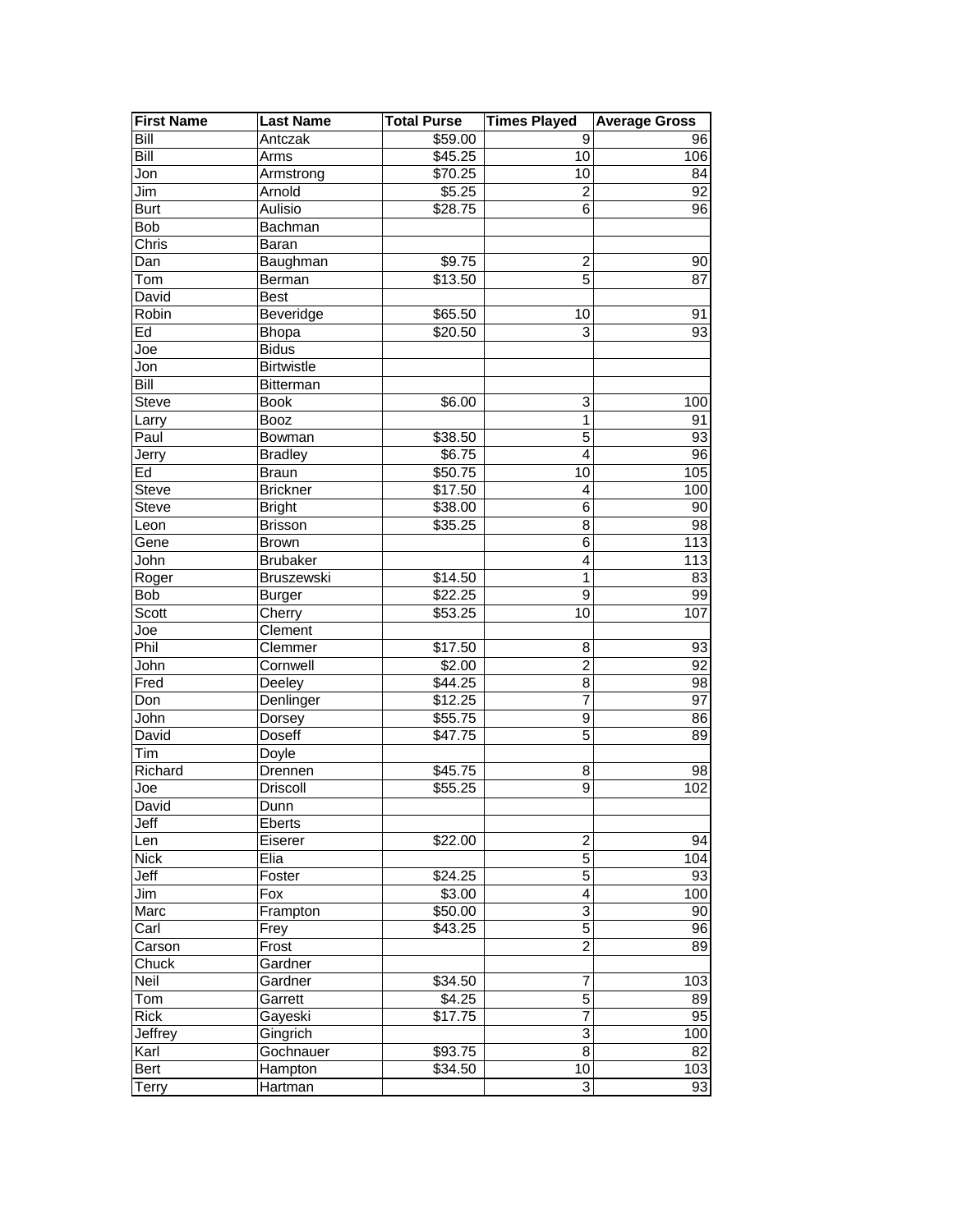| <b>Brad</b>  | Hengst      | $\overline{$}46.00$ | 10                        | 96  |
|--------------|-------------|---------------------|---------------------------|-----|
| Tom          | Herr        | \$18.75             | 6                         | 102 |
| Joe          | Hipple      | \$32.25             | 6                         | 96  |
| Michael      | Hoffman     | $\sqrt{42.00}$      | $\overline{7}$            | 87  |
| Wayne        | Hoffman     | \$56.00             | 8                         | 89  |
| Frank        | Hoke        |                     | 4                         | 104 |
| Ron          | Hollowell   | \$28.00             | 5                         | 96  |
| Ray          | Hottenstein | \$29.25             | $\,6$                     | 99  |
| <b>Rick</b>  | Huber       | \$45.25             | $\overline{9}$            | 93  |
| Marty        | Hudacs      | \$12.25             | $\overline{4}$            | 108 |
| Keith        | Hunsicker   | \$64.25             | 9                         | 91  |
| Ron          | Hunt        |                     | $\mathbf{1}$              | 90  |
| Tom          | Hyland      | \$58.50             | 8                         | 102 |
| Jack         | Janowicz    | \$6.25              | $\overline{\mathbf{4}}$   | 92  |
| Don          | Kauffman    | \$8.75              | 5                         | 106 |
| Bob          | Kayden      | \$27.50             | $\boldsymbol{9}$          | 93  |
| John         | Kitner      | \$50.25             | 8                         | 87  |
| Tom          | Knight      |                     |                           |     |
| Everard      | Korthals    | \$16.00             | 4                         | 101 |
| Gary         | Krupa       | \$7.00              | 1                         | 90  |
| Bill         | Kudrick     | \$20.75             | 5                         | 93  |
| Joe          | Labezius    |                     | $\overline{3}$            | 122 |
| Don          | Landis      | \$2.25              | 3                         | 89  |
| <b>Steve</b> | Latshaw     |                     | 6                         | 104 |
| Walt         | Ledzinski   | \$70.00             | 10                        | 100 |
| Keath        | Leidich     | \$9.00              | $\boldsymbol{9}$          | 97  |
| Mike         | Lichty      | \$51.00             | $\overline{7}$            | 82  |
| Joe          | LoCurto     | $\overline{$41.00}$ | 4                         | 94  |
| Pat          | Loht        |                     | 5                         | 97  |
| Joe          | LoVecchio   |                     |                           |     |
| Ricky        | Low         | \$58.00             | 10                        | 104 |
| George       | Lower       | $\overline{$8.75}$  | $\ensuremath{\mathsf{3}}$ | 106 |
| Chick        | Lynn        | \$19.50             | 7                         | 106 |
| Ron          | Maley       |                     |                           |     |
| John         | Mann        | \$95.75             | 10                        | 81  |
| Tony         | Mann        | \$52.75             | 9                         | 101 |
| Bob          | Manning     |                     |                           |     |
| Jack         | Manotti     | \$81.00             | 10                        | 83  |
| Bill         | Martin      |                     |                           |     |
| Claude       | Martin      | \$25.50             | 6                         | 102 |
| Mike         | Mast        |                     | $\overline{c}$            | 98  |
| Curt         | Matthews    |                     |                           |     |
| Bill         | Mattick     |                     | $\ensuremath{\mathsf{3}}$ | 103 |
| Tom          | McCurdy     | \$18.00             | $\overline{5}$            | 104 |
| Schuyler     | Meeks       | \$17.50             | $\overline{2}$            | 93  |
| Dennis       | Michael     | \$37.50             | 10                        | 89  |
| Doug         | Michael     |                     |                           |     |
| Dan          | Miller      | \$5.25              | 6                         | 86  |
| Jerry        | Miller      | \$36.25             | 6                         | 89  |
| Jim          | Miller      |                     |                           |     |
| John         | Miller      | \$78.00             | 9                         | 88  |
| Hip          | Montano     | \$26.50             | 9                         | 86  |
| Milt         | Morgan      | \$68.75             | 9                         | 86  |
| Richard      | Moxley      |                     |                           |     |
| Tom          | Musser      |                     |                           |     |
| John         | Obert       |                     |                           |     |
|              |             |                     |                           |     |